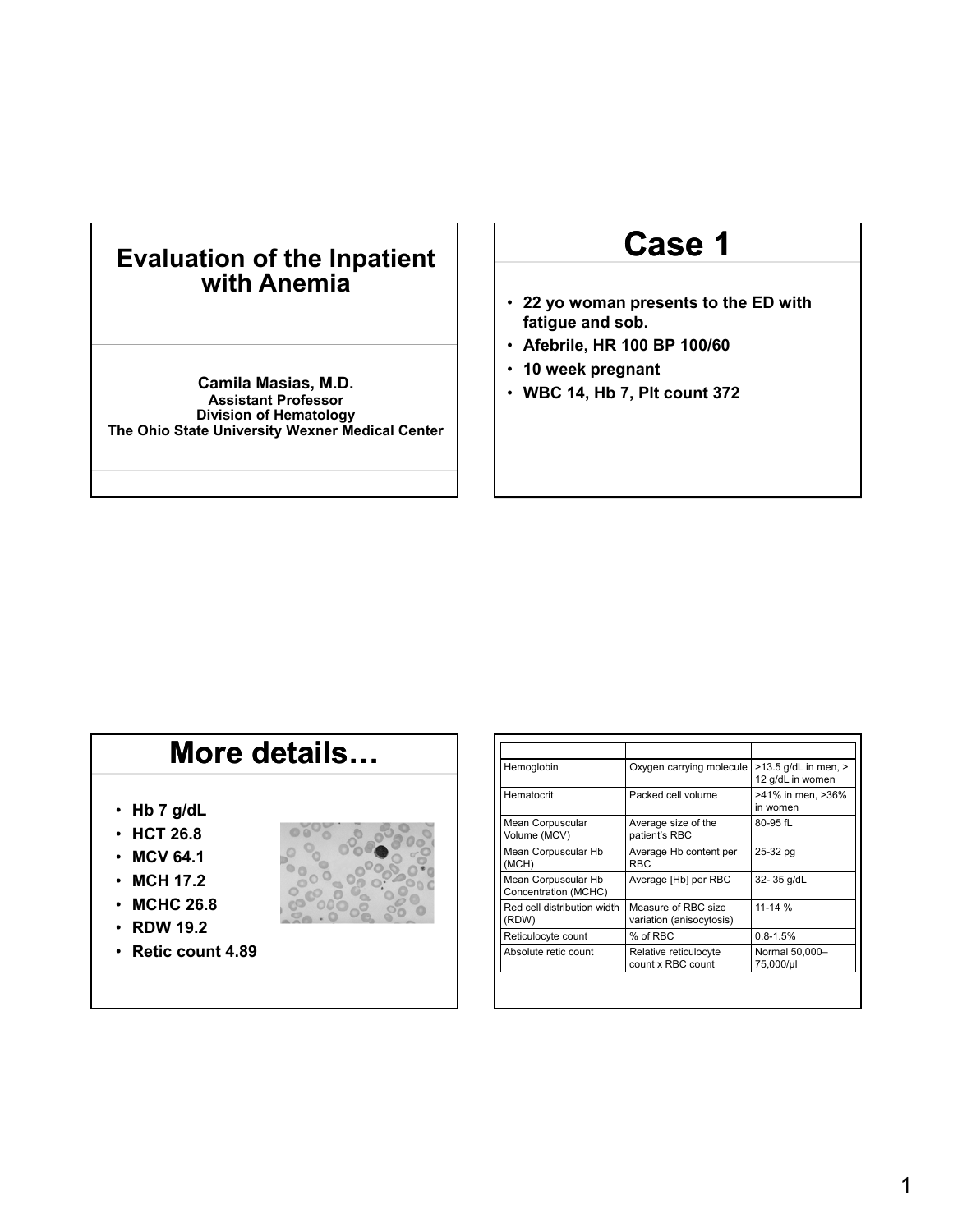# **A few considerations**

- **Hb, HCT and RBC are affected by volume status** 
	- **Active bleeding**
	- **Pregnancy**
- **Normal ranges may not apply to some individuals** 
	- **Athletes**
	- **People living in high altitude**
	- **Smokers**
	- **African-Americans**





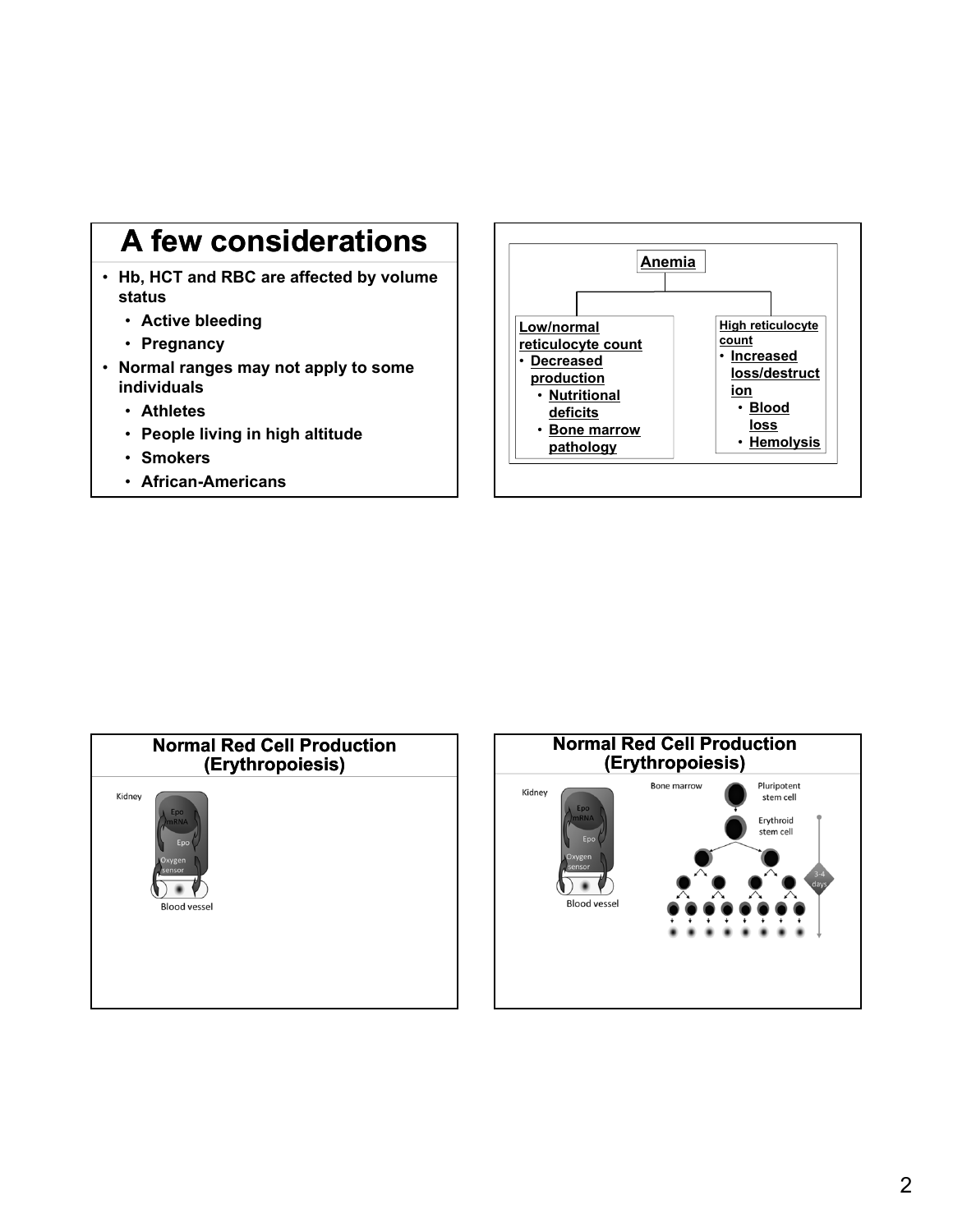

# **reticulocyte count**

- **Low MCV (microcytosis)**
	- **Iron deficiency**
	- **Anemia of chronic disease**
	- **Lead intoxication**
	- **Sideroblastic anemia**
- **Normal MCV**
	- **Anemia of chronic kidney disease**
	- **Medications**
	- **Infections**
- **High MCV (macrocytosis)**
	- **Vitamin B12 and/or folate deficiency**
	- **Medications**
	- **Liver disease, ETOH**
	- **Thyroid disease**

# **Iron deficiency anemia**

- **Public health problem huge variation around the world**
- **Affects most commonly children aged 0-5 years, women of childbearing age and pregnant women**
- **Major cause of disability globally**

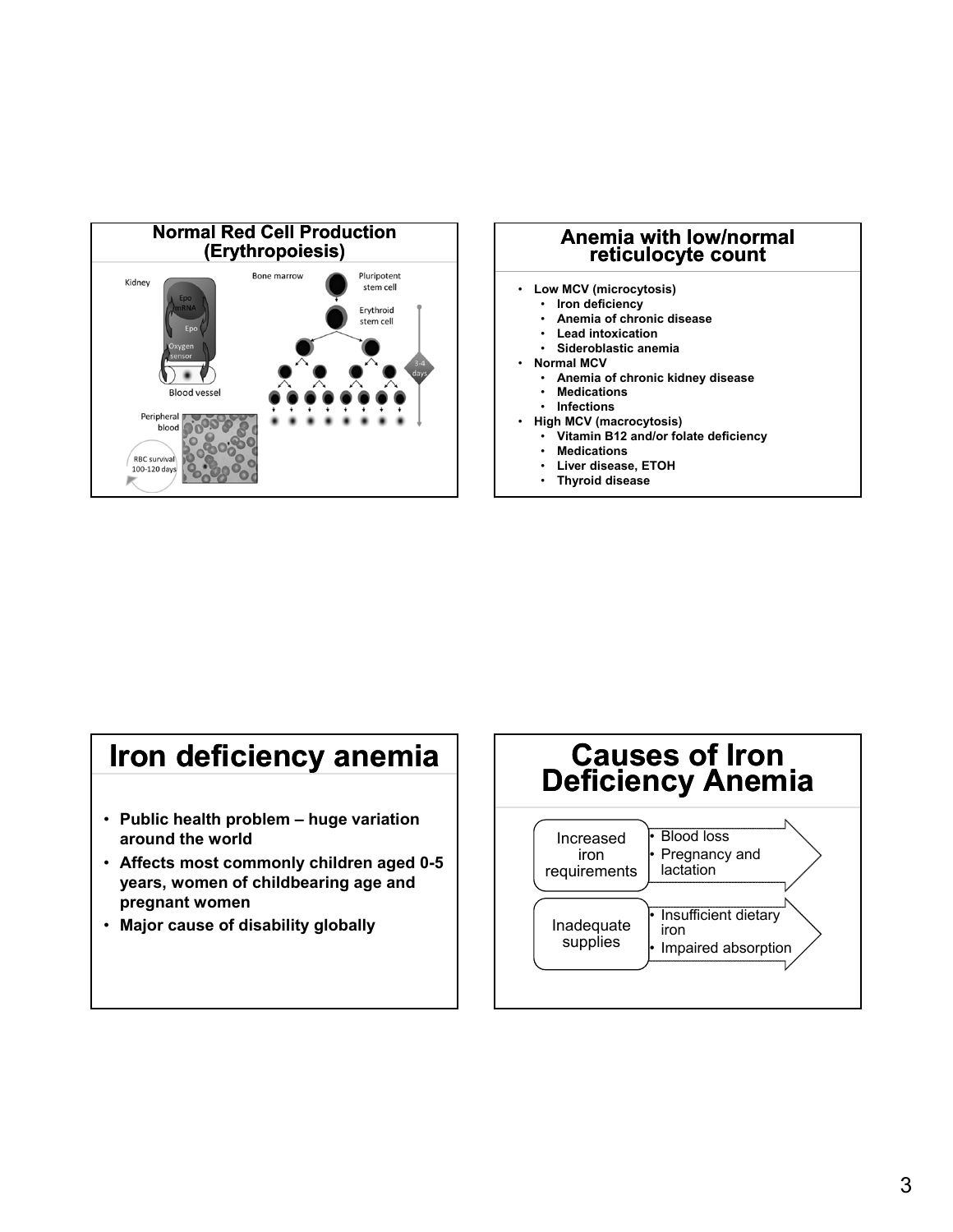# **Iron Intake**

- Recommended dietary iron:
	- **Ages 9-13: 8 mg**
	- Ages 14 -18: 11 mg for boys and 15 mg for girls
	- **> 19: 8 mg for men, 18 mg for women (until age 50)**
	- **Pregnant women: 30 mg**
- Main source of iron intake **is meat (especially red meat)**

# **Iron metabolism**

- **Duodenum absorption: ~1-2 mg a day**
- **Iron loss (sloughed mucosal cells, menstruation, other blood loss): ~1-2 mg a day**
- **Total body iron storage: 3000-4000 mg**
	- **Hb: 2g**
	- **Iron containing proteins: 400 mg**
	- **Iron in plasma bound to transferrin: 3 -7 mg**
	- **Storage iron (ferritin or hemosiderin): 0.5 g in women and 1 g in men**

# **Diagnosis: Symptoms**

- **Pica (25%): Compulsive ingestion of a non-food substance such as starch, clay, ground, ice**
- **Beeturia (49-80%): urine turns red after ingestion of beets**
- **Restless legs syndrome (10%): Urge to move the legs usually accompanied by uncomfortable sensations that begins or worsens during periods of rest and relieved by movement. Worse in the evening/night**

### **Diagnosis: Laboratory**

| Test                      |                                                                                                                           | <b>IDA</b> | <b>ACD</b> |
|---------------------------|---------------------------------------------------------------------------------------------------------------------------|------------|------------|
| Iron                      | Measures circulating iron bound to<br>transferrin NOT a marker of iron<br>status (will change with even just<br>one meal) |            |            |
| Transferrin<br>(TIBC)     | Circulating transport protein for iron                                                                                    |            |            |
| Transferrin<br>saturation | Serum iron $\div$ TIBC x 100                                                                                              | IJ         |            |
| Ferritin                  | Circulating iron storage protein,<br>acute phase reactant. Best value for<br>iron deficiency                              |            |            |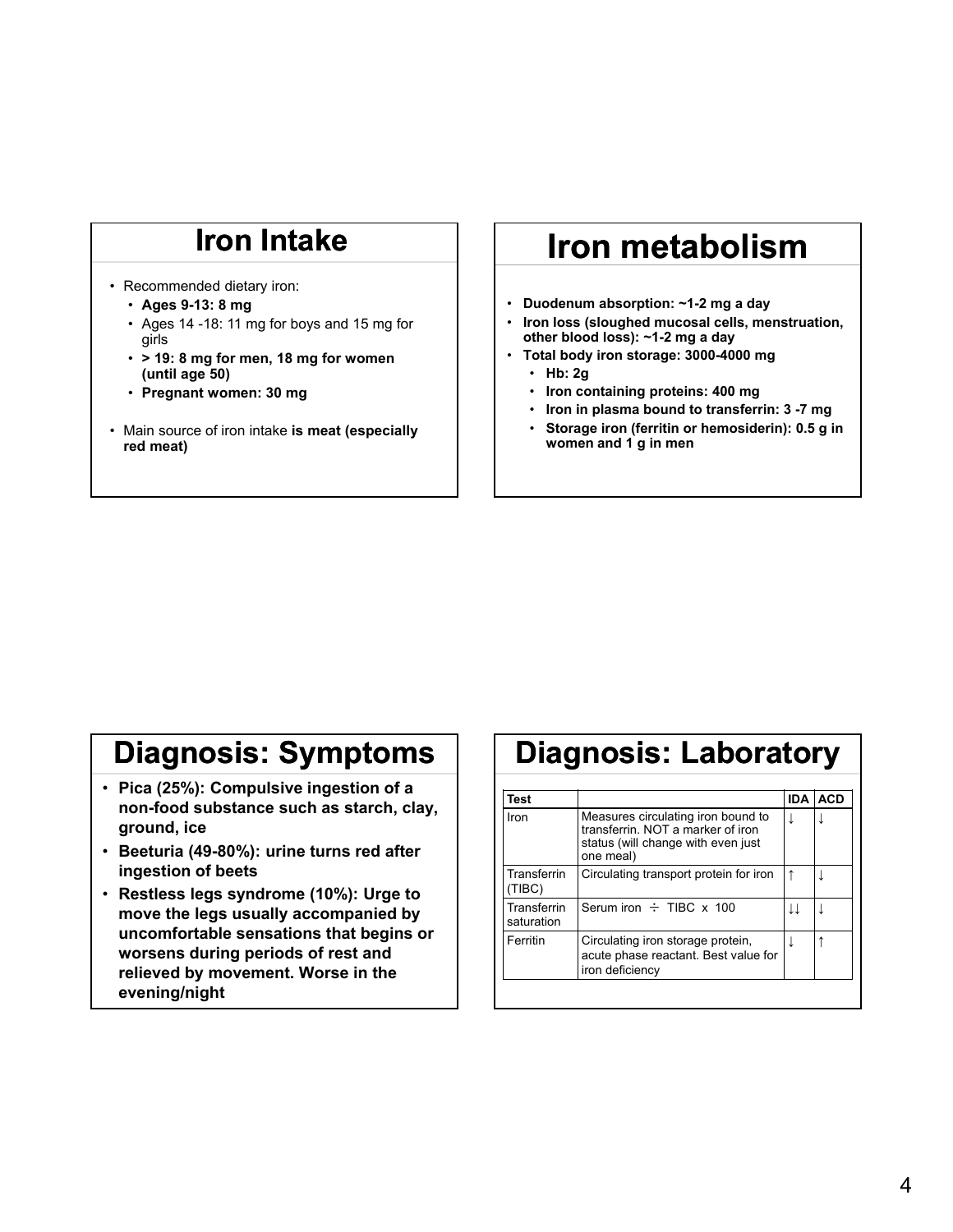### **Treatment With Iron: Principles**

- **Iron is absorbed best on an empty stomach**
- **Ascorbic acid increases absorption and toxicity**
- **Reticulocytosis occurs <7days; Increased Hgb in 2-3 weeks**
- **Maximum iron dose ~200 mg/day**
- **Side effects: GI upset, constipation, black stool**
- **Encourage iron rich food**

### **Available Oral Iron Supplements**

| Oral iron<br>preparations                              | <b>Typical</b><br>dose (mg) | <b>Elemental</b><br>iron (mg) | Approx. cost<br>to give 5000<br>mg |
|--------------------------------------------------------|-----------------------------|-------------------------------|------------------------------------|
| <b>Ferrous sulfate</b><br>(also has elixir<br>version) | 325 mg tid                  | 65                            | \$10.00                            |
| <b>Ferrous gluconate</b>                               | 300 mg tid                  | 36                            | $$7-8.00$                          |
| <b>Ferrous fumarate</b>                                | 100 mg tid                  | 33                            | \$8.00-9.50                        |
| Iron<br>polysaccharide<br>complex                      | 150 mg bid                  | 150                           | \$11.00                            |
| Carbonyl iron                                          | 50 mg tid                   | 50                            | \$18.00                            |

### **Inadequate Response to Oral Iron**

- **Intolerance/Noncompliance (~30% discontinue)**
- **Persistent blood loss**
- **Decreased iron absorption**
- **Chronic inflammation or bone marrow damage**
- **Chronic kidney disease**

| <b>IV</b> Iron                                                 |                          |                                       |                                                              |
|----------------------------------------------------------------|--------------------------|---------------------------------------|--------------------------------------------------------------|
| Drug                                                           | Trade<br>(brand)<br>name | Concentration<br>of elemental<br>iron | Dosina<br>(adults)                                           |
| Ferric<br>carboxymaltose<br>(FCM)                              | Injectafer,<br>Ferinject | 50 mg/mL                              | Two doses, given seven<br>or more days apart                 |
| Ferric gluconate<br>(FG)                                       | Ferrlecit                | 12.5 mg/mL                            | Multiple doses                                               |
| Ferumoxytol                                                    | Feraheme                 | 30 mg/mL                              | Single dose or two doses<br>given 3-8 days apart             |
| Iron dextran, low<br>molecular weight<br>(LMW ID) <sup>4</sup> | INFeD.<br>CosmoFer       | 50 mg/mL                              | Multiple doses or one<br>single dose                         |
| Iron isomaltoside <sup>4</sup>                                 | Monofer                  | $100$ mg/mL                           | Single dose or up to<br>three doses given over<br>seven days |
| Iron sucrose (IS)                                              | Venofer                  | 20 mg/mL                              | Multiple doses                                               |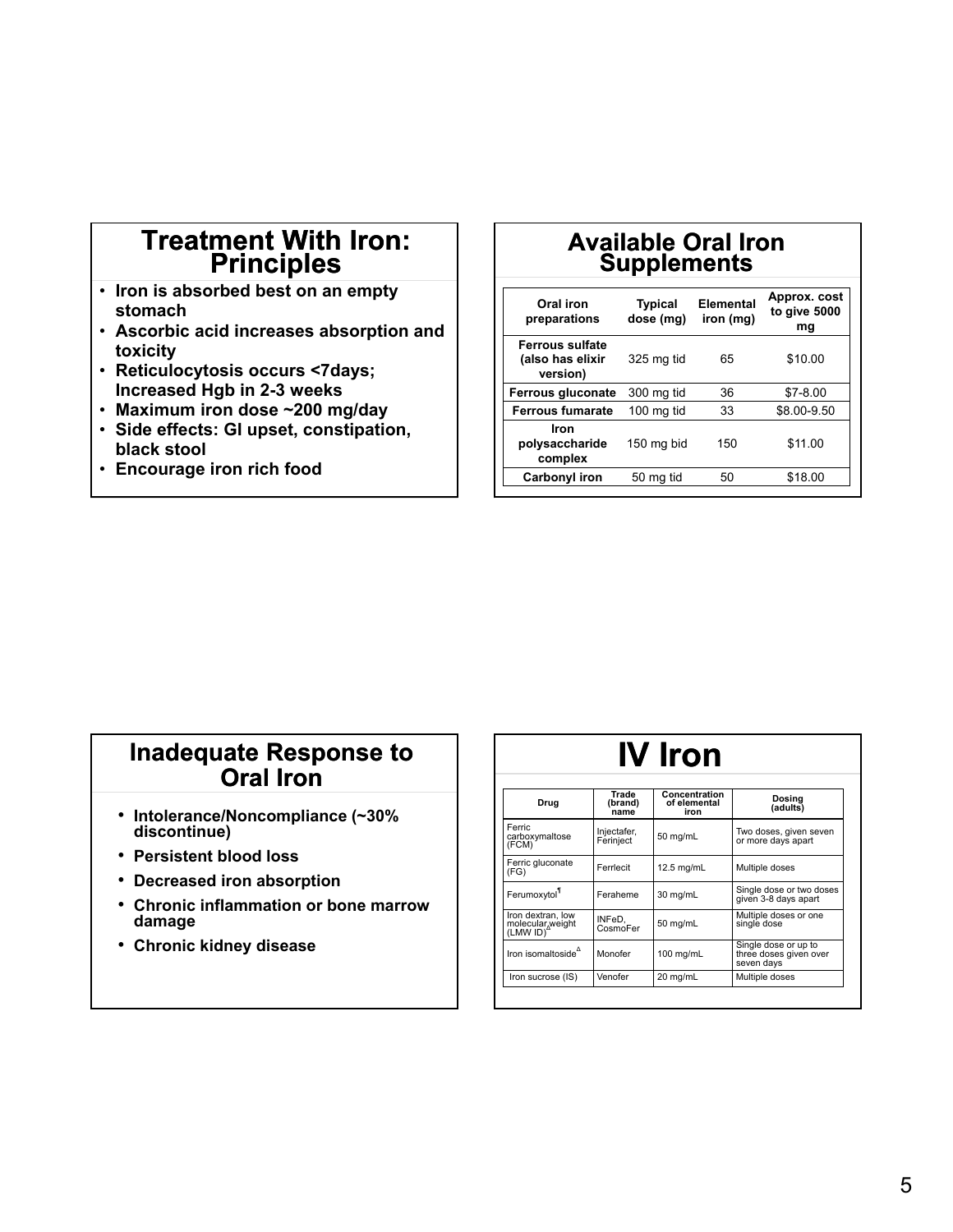### **Anemia of Inflammation**

- **Decreased RBC production + decreased RBC survival**
- **Reduced iron absorption in the GI tract and trapping of iron in macrophages**
- **Relative decrease in EPO production**
- **Decrease bone marrow response to EPO mediated by inflammatory cytokines**

#### **Treatment Options for Anemia of Chronic Disease**

- **Treat the underlying diseases**
- **RBC Transfusions**
- **For anemia of chronic kidney disease:** 
	- **Erythroid-stimulating agents (ESA) and potentially iron supplementation (ferritin <100 and/or iron sat <20%)**

### **Megaloblastic Anemia**

- **Defect in DNA synthesis**
- **RNA synthesis is relatively unimpaired**
	- **RBC's hemoglobin production is far ahead of nuclear maturation**
	- **Nuclear cytoplasmic dissociation**
- **Ineffective erythropoiesis**
	- **Intramedullary hemolysis**
	- **Decreased red cell survival/misshapen cells**

#### **Vitamin B12 and folate**

**Vitamin B12**

#### **Folate**

- **Sources: dietary meat products** • **Daily requirement 2-5 ug/day**
- **If intake stops, takes 2-3 years for storage to be depleted**
- **Requires IF produced by gastric cells for absorption in ileum**
- **Sources: green leafy vegetables**
- **Daily requirement about 50-100 ug/day** • **Reserves last 3-4**
- **months**
- **Absorbed in jejunum and ileum**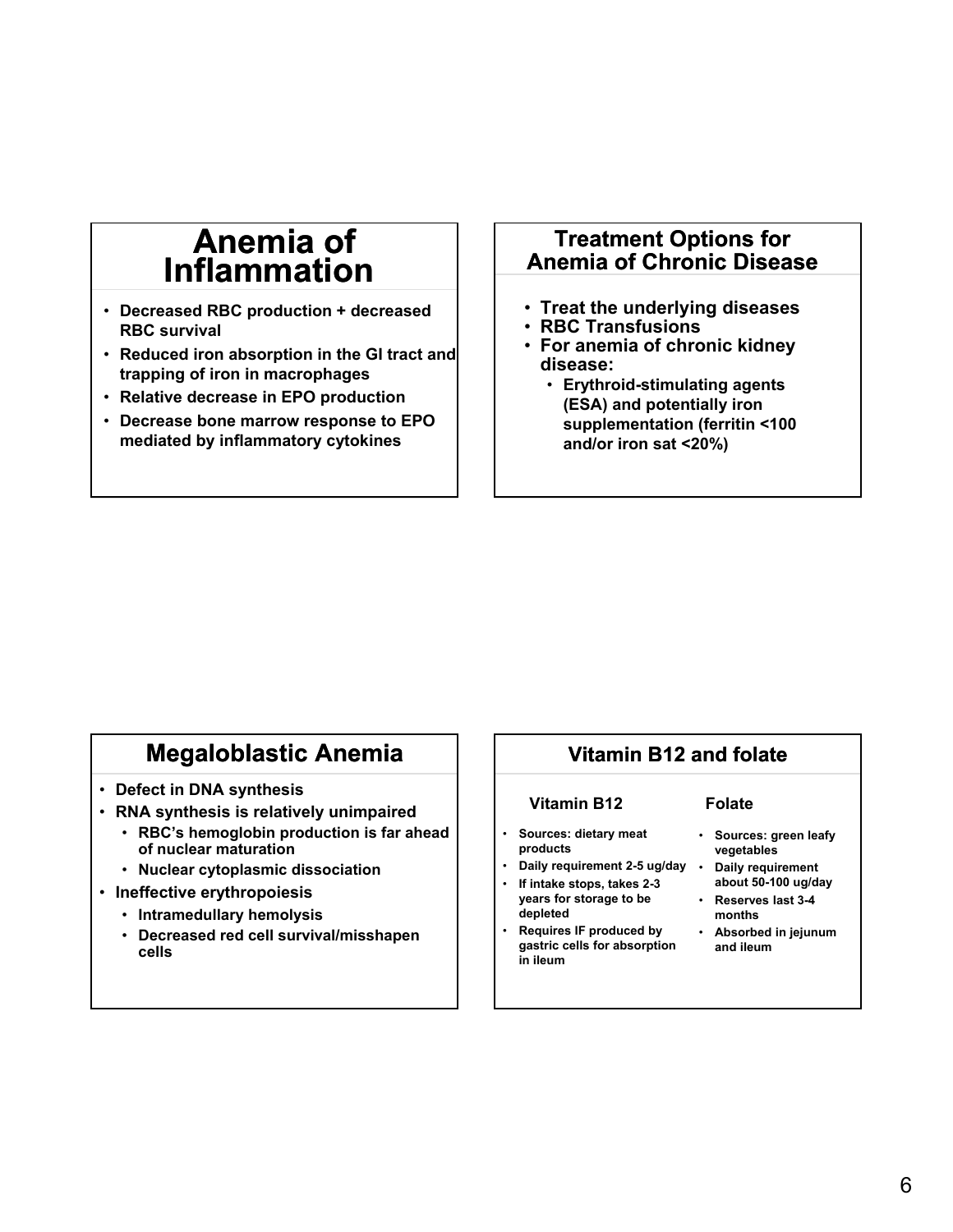#### **Signs/Symptoms of B12 Deficiency**

- **Anemia, hypersegmented neutrophils**
- **"Beefy Red" tongue, smooth surface of the tongue**
- **Neurologic**
	- **demyelination of the posterior and lateral columns of the spinal cord**
	- **paresthesia, loss of position/vibratory sense**
	- **in advanced disease, neuropathy, muscle weakness, and even CNS symptoms (irritability, somnolence, psychosis)**

### **Diagnosis and Treatment**

- **Check MMA with borderline levels of Vit B12 and treat if elevated**
- **Folate deficiency: 1-5mg daily of oral folic acid**
- **Vit B12 deficiency:** 
	- **IV: 1000 mcg once per week until the deficiency is corrected and then once per month**
	- **Oral: 1000 to 2000 mcg daily**

### **Miscellaneous: Bone marrow process**

- **Broad DDx, including**
	- **Acute or chronic leukemia**
	- **Myelodysplastic syndrome (MDS)**
	- **Myeloproliferative diseases (MPD)**
	- **Involvement of malignancies in the bone marrow**
	- **Disseminated infections in the bone marrow**
- **Patients usually have more symptoms such as unexplained weight loss, petechiae, fever, hepatosplenomegaly, etc**
- **More than one cell line is abnormal and could be severe**

**http://www.pathpedia.com/education/eatlas/histopathology/bone\_marrow/acute\_lymphoblastic\_leukemia,\_b-cell\_(b-all).aspx**

• **Referral to hematology and bone marrow biopsy is needed for definitive diagnosis**

# **Case 2**

- **43 yo man with no remarkable PMhx that presents to the ED with fatigue**
- **PE: hepato/splenomegaly and jaundice**
- **Hb 7, WBC 5, plt count 200K**
- **MCV 100**
- **Retic count 5%**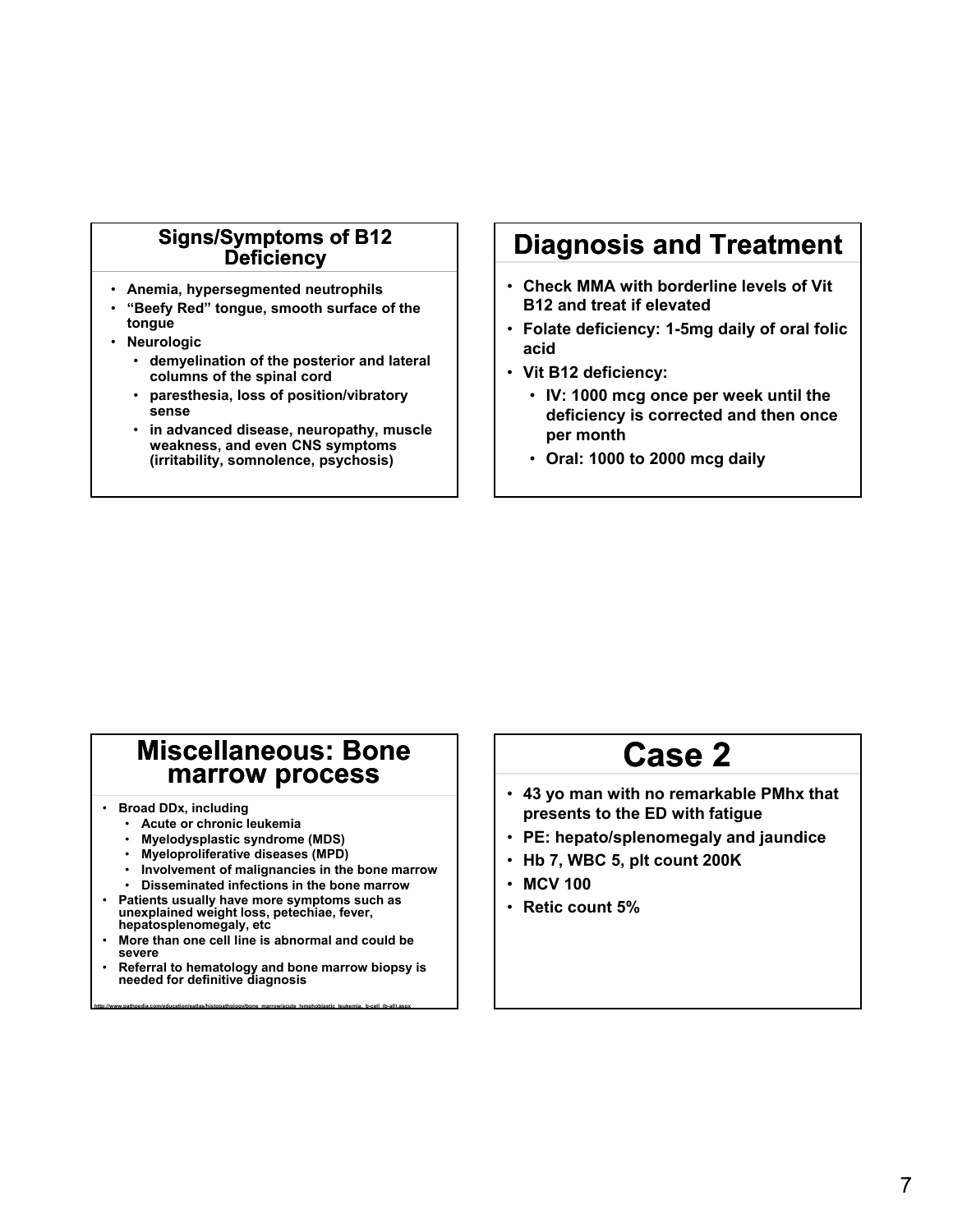#### **Anemia with high reticulocyte count**

- **Normal/High MCV**
	- **Acute hemorrhage**
	- **Hemolytic Anemia**
		- **Autoimmune**
		- **Microangiopathic Hemolytic Anemia**
		- **Hemoglobinopathies**
		- **Membranopathies/enzymopathies**
- **Low MCV (microcytosis)**
	- **Hemoglobinopathies**

#### **Immune Hemolytic Anemias**

- **Autoimmune**
	- **Warm antibody-mediated**
	- **Cold antibody-mediated**
	- **Paroxysmal Cold Hemoglobinuria**
- **Drug-related hemolysis**
- **Hemolytic transfusion reactions**
- **Hemolytic disease of the newborn**
- **Paroxysmal Nocturnal Hemoglobinuria**

#### **Auto-Immune Hemolytic Anemias**

- **Antibodies causing hemolysis can be broken down into 2 general categories: warm and cold**
- **Warm antibodies react with RBCs best at 37**°**and typically do not agglutinate red cells**
- **Cold antibodies typically react best at <32**° **and do cause RBC agglutination**

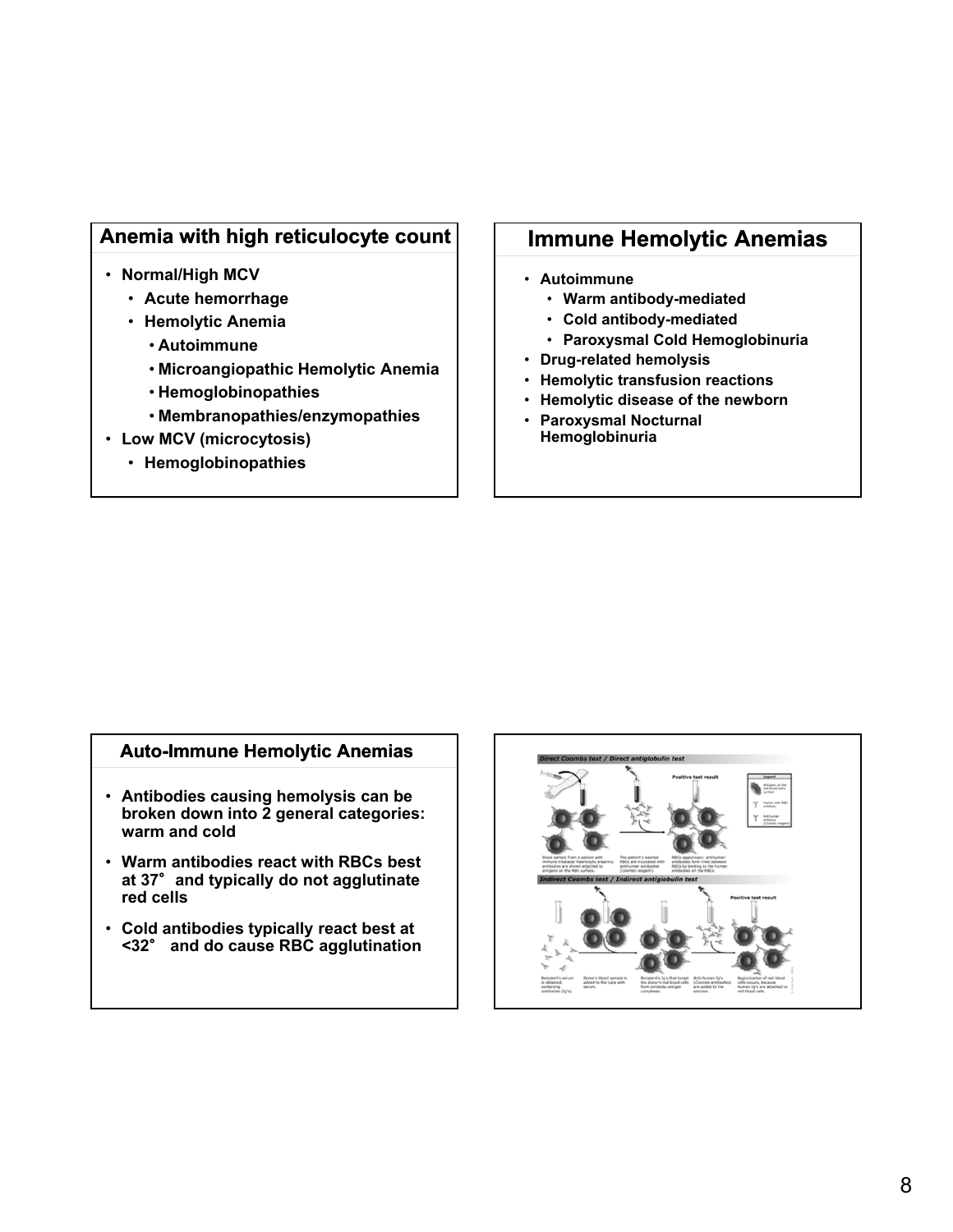#### **Warm-Antibody Hemolytic Anemias Etiology**

- **Primary or Secondary**
	- **Drugs**
	- **Solid or hematologic malignancy**
	- **Infection**
	- **Collagen Disease**
	- **Pregnancy**
- **Can be associated with immune**

**platelet destruction = Evan's syndrome**

#### **Warm-Antibody Hemolytic Anemias Clinical Features**

- **Splenomegaly, jaundice is usually present**
- **Depending on degree of anemia and rate of fall in hemoglobin, patients can have VERY symptomatic anemia**
- **Lab Dx -**
	- **Treticulocytes, 1 bili, 1 LDH, ↓haptoglobin**
	- **Positive Coomb's test both direct and indirect**
	- **Spherocytes are seen on the peripheral smear**

#### **Warm-Antibody Hemolytic Anemias Treatment**

- **Transfuse only if the patient is severely symptomatic**
- **However, immunosuppression is the mainstay of therapy**
- **First Line Steroids**
	- **1mg/kg/d prednisone oral or methlyprednisolone IV**
	- **Continue until Hb > 10g/dL then taper**
	- **Continue with Vitamin D, Ca, + bisphosphonates**
	- **Supplement with Folic Acid**

Lechner et al. How I Treat Autoimmne Hemolytic Anemia. Blood 2010.<br>Crowther et al. Evidence-based focused review of the treatment of idiopathic warm immune hemolytic anemia in adults.<br>Blood 2011

### **WAIHA: Treatment**

- **Second Line Therapy**
	- **80% patient with CR or PR with prednisone**
	- **15-20% need higher than maintenance dose to stay in remission**
	- **<20% of patients stay in remission after withdrawal of steroids**

**Lechner et al. How I Treat Autoimmne Hemolytic Anemia. Blood 2010. Crowther et al. Evidence-based focused review of the treatment of idiopathic warm immune hemolytic anemia in adults. Blood 2011**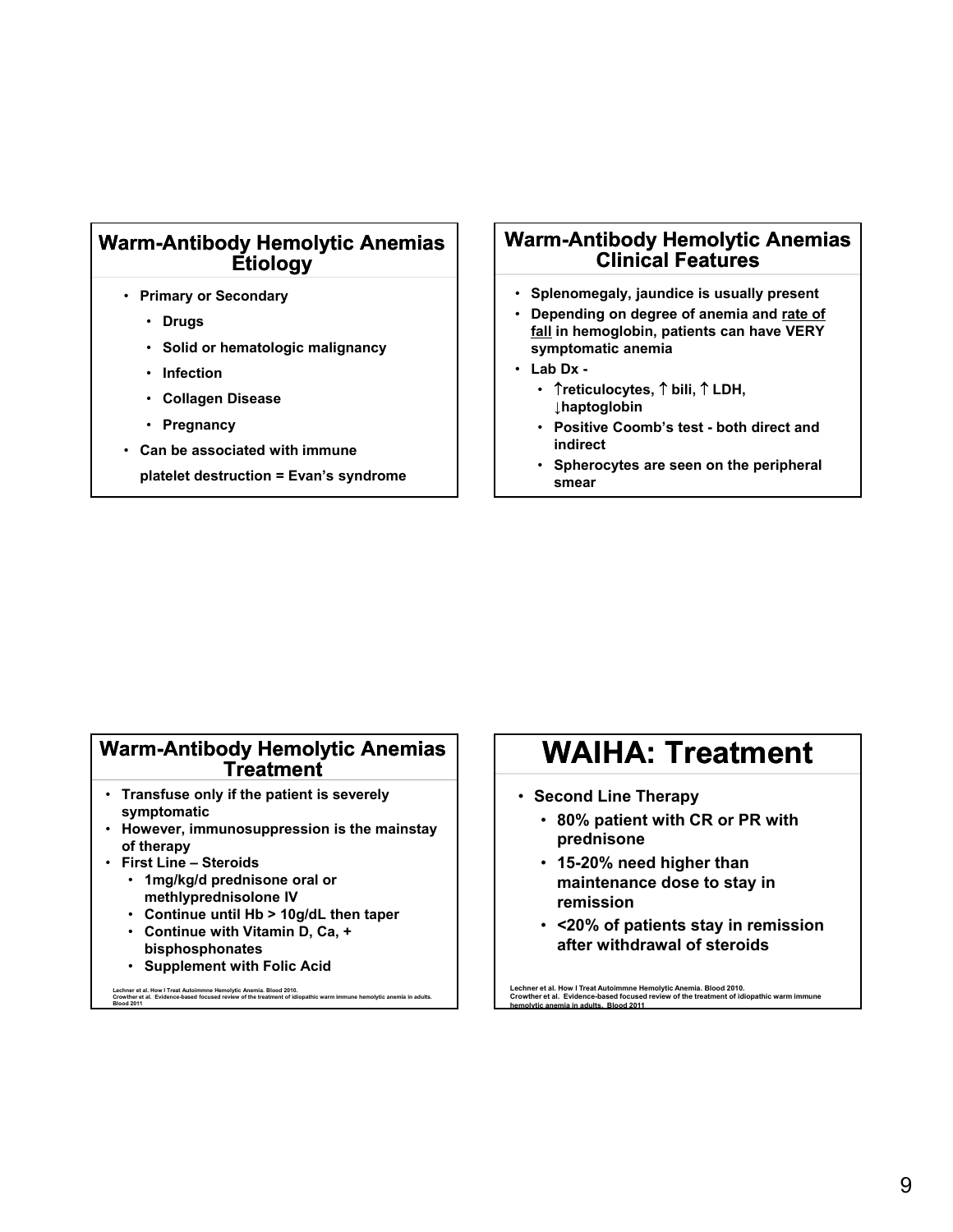# **WAIHA: Treatment**

- **2nd Line Therapy**
- **Ineffective therapies**
- **Splenectomy** • **Rituxan**
- **Azathioprine** • **BMT**
- **Other Therapies** • **Danazol**
- **IVIG** • **Plasma Exchange**
- **Cyclophosphamide**
- **Mycophenolate Mofetil**
- **Cyclosporine**
- **Vincristine**
- **Alemtuzumab**
- **Ofatumumab**

**Lechner et al. How I Treat Autoimmne Hemolytic Anemia. Blood 2010. Crowther et al. Evidence-based focused review of the treatment of idiopathic warm immune hemolytic anemia in adults. Blood 2011**

# **Drug-Induced Immune Hemolysis Three general mechanisms**

- **Innocent bystander**
	- **Quinine, Quinidine, Isoniazide**
- **Hapten**
	- **Penicillins, Cephalosporins**
- **True autoimmune**
	- **Alpha-methyldopa, L-DOPA, Procainamide**

#### **Drug-Induced Positive Antiglobulin Tests**

| <b>Mechanism</b>                           | DAT                                   | Serum and<br><b>Eluate</b>                                                         |
|--------------------------------------------|---------------------------------------|------------------------------------------------------------------------------------|
| Neoantigen<br>-Drug +RBC complex           | C3 (sometimes IqG<br>also)            | Serum reacts with rbcs<br>only in the presence of<br>drug; eluate non-<br>reactive |
| Drug Adsorption (DA)<br>-Drug binds to RBC | IqG (sometimes C3<br>also)            | React with drug-coated<br>RBCs but not untreated<br>RBCs-Ab to drug                |
| Autoantibodies<br>-WAIHA                   | IgG (rarely C3 also)<br>11-36% of pts | React with normal<br>RBCs in absence of<br>drug                                    |

### **Cold Agglutinin Disease**

- **Pathogenic antibodies are usually IgM**
- **Bind to red cells in the cooler extremities, then fix complement**
- **When red cells return to the warmer torso, IgM falls off**
- **Complement-coated red cells can be lysed directly within the vessel (intravascular hemolysis)**
- **Alternatively, complement-coated red cells can be engulfed by complement receptors on macrophages within the liver (extravascular hemolysis)**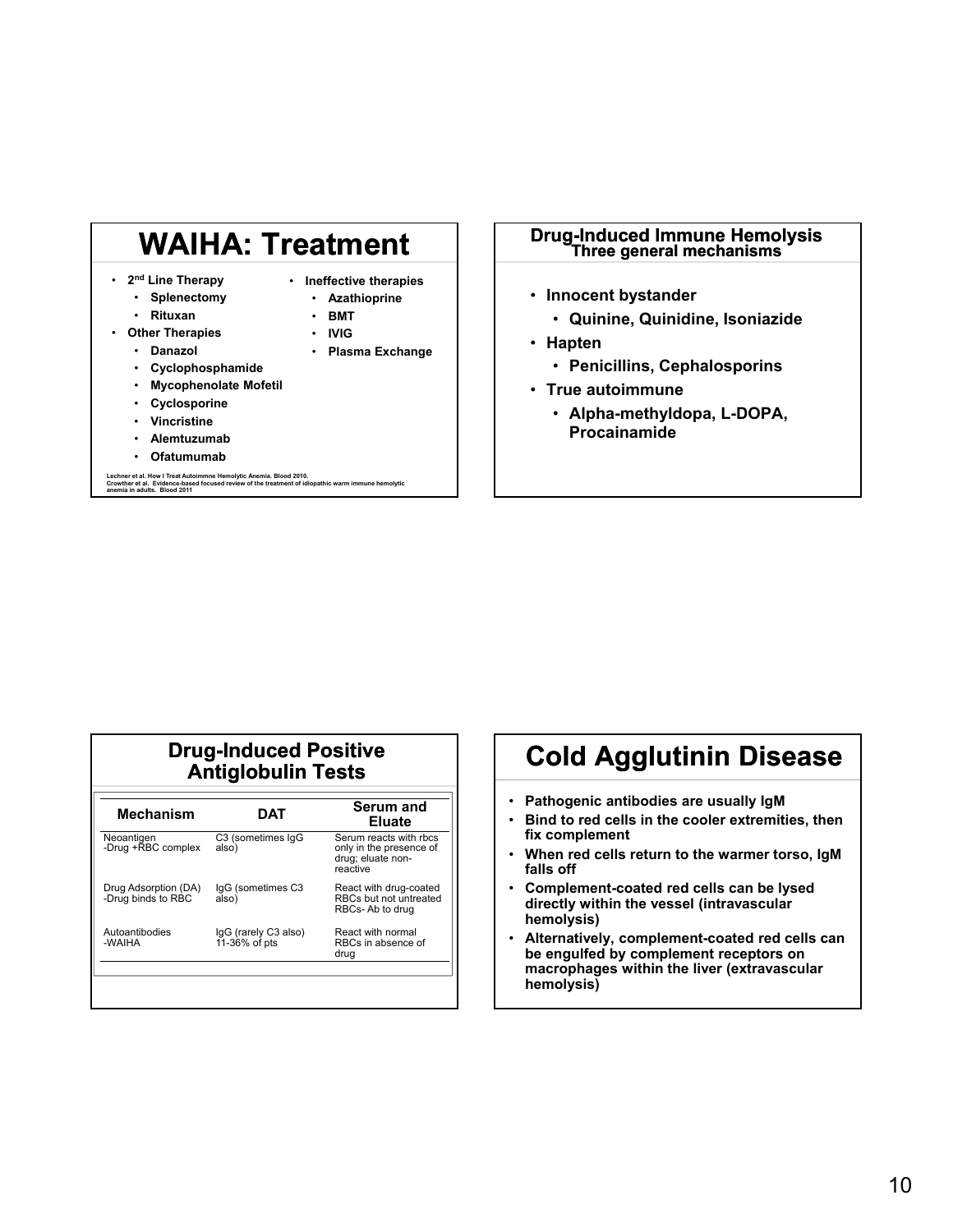### **Cold Agglutinin Disease**



- **In the cold, IgM can lead to red cell agglutination**
- **Red cells clumps cannot pass through microvasculature, leading to cyanosis and ischemia in extremities**

**John Lazarchick, ASH Image Bank 2011; 2011-1053**

### **Cold Agglutinin Disease Clinical features**

- **Can be associated with infection with either Mycoplasma or Mononucleosis**
- **Can also be idiopathic or associated with a Lymphoproliferative disease**
	- **Most commonly IgM monoclonal gammopathy**
	- **Lymphoma (may only be BM involvement)**

### **Cold Agglutinin Disease Treatment**

- **Treatment is to keep patient (especially the extremities) warm. Blood and IV fluids should be warmed.**
- **Immunosuppression with oral chemotherapy may be required**
- **Steroids and splenectomy are usually ineffective.**
- **Rituximab (PR in 20/27 patients)**
- **If Rituximab Refractory, can consider Eculizumab or Bortezomib**

# **Treatment AIHA**

|                                | <b>WAIHA</b>                         | CAD                                              | Drug-IHA                         |
|--------------------------------|--------------------------------------|--------------------------------------------------|----------------------------------|
| $1st$ Line                     | Folate<br>Corticosteroids            | Folate<br>Avoid cold<br>Treat secondary<br>cause | Treat if<br>hemolysis<br>present |
| $2nd$ Line                     | Splenectomy<br>Rituxan               | Chlorambucil                                     | Folate<br>Stop drugs             |
| 3rd Line                       | Other Cytotoxic<br>Drugs             | Plasmapheresis?                                  | Corticosteroids-<br>severe cases |
| Transfusion<br>Recommendations | Transfuse -<br>least<br>incompatible | Transfuse-I+,<br>blood warmer                    | Transfuse                        |
|                                |                                      |                                                  |                                  |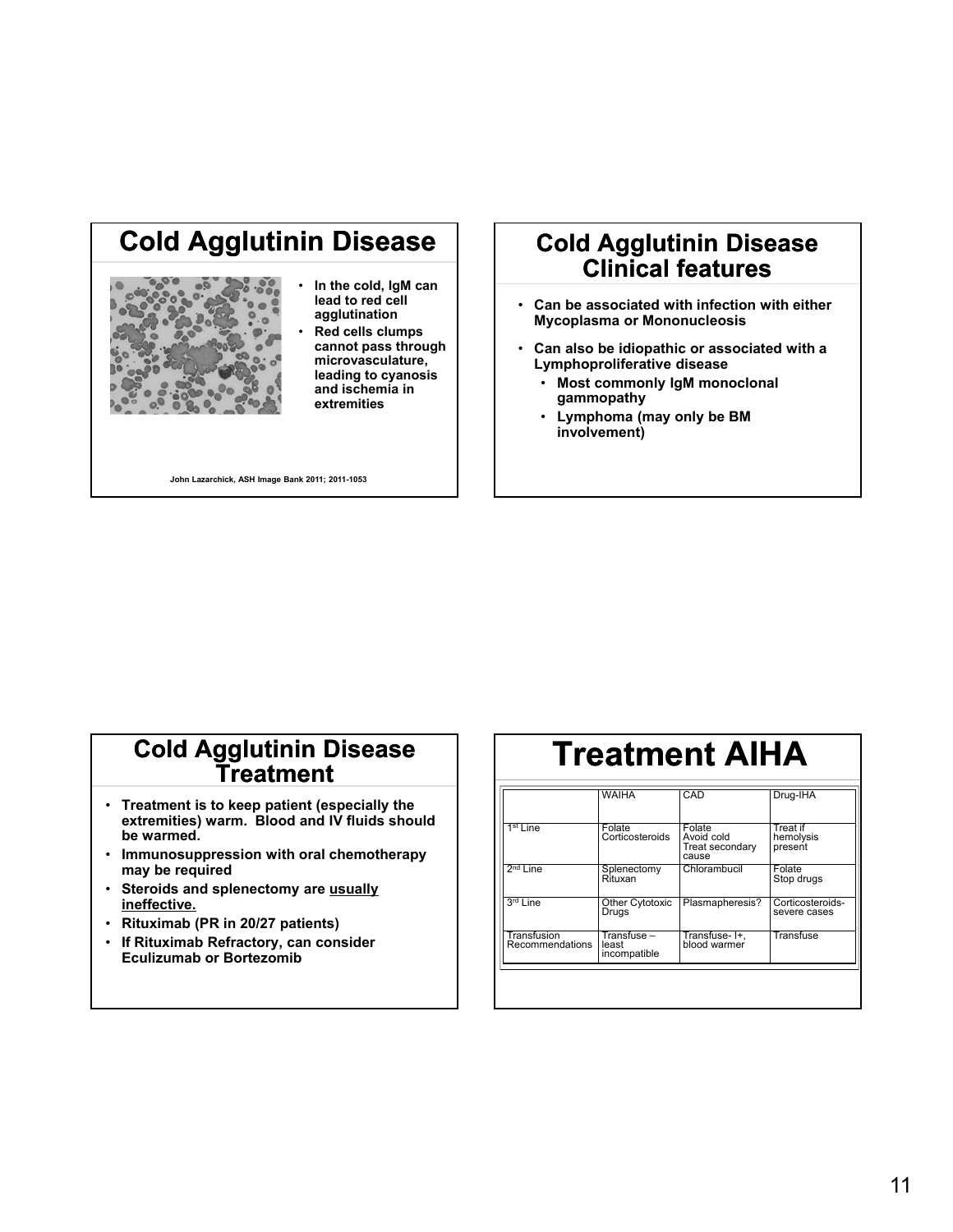# **Microangiopathic Hemolytic Anemia**

- **Non-immune hemolytic anemia**
	- **reticulocytes, bili, LDH, ↓haptoglobin**
	- **NEGATIVE Coomb's**
	- **Prosthetic Valves, Heart valve induced, Pregnancy Associated Syndrome, HTN, Infections, Immune D/os, DIC**
- **Thrombotic Microangiopathy**
	- **TTP, aHUS, HUS, Drug-Induced TMA**

### **Structural abnormalities of Hb**

- **Thalassemia**
- **Sickle Cell disease**
- **G6PD deficiency**
- **Hereditary Spherocytosis**

| Alpha-thalassemia                                     |                                                                                                                                                                                                           |  |
|-------------------------------------------------------|-----------------------------------------------------------------------------------------------------------------------------------------------------------------------------------------------------------|--|
| $\alpha\alpha/\alpha\alpha$<br>$-\alpha/\alpha\alpha$ | Normal<br>Silent carrier<br>SE Asia, 28% African Americans.<br>Normal or slightly $\downarrow$ MCV; $\pm$ HbH inclusions                                                                                  |  |
| $-\alpha/-\alpha$<br>$-/-\alpha$                      | $\alpha$ -thalassemia minor<br>SE Asia, 3% of Black Americans, Mediterranear<br>No clinical disease<br>No or mild anemia, $\sqrt{MCV}$ , target cells<br>HbH inclusions may be seen<br>Genetic counseling |  |

### **Alpha-thalassemia Beta-thalassemia**

- **Hypochromic, microcytic anemia**
- **Variants Major, Intermedia, Minor**
- **WBC, normal platelet count**
- **Iron studies - serum Fe, transferrin saturation and ferritin**
- **Bone marrow erythroid hyperplasia**
- **Hemoglobin electrophoresis**
	- **Minor elevated HbA2**
	- **Only HbF and HbA2 are present**
	- **Variable amounts of HbA if transfused**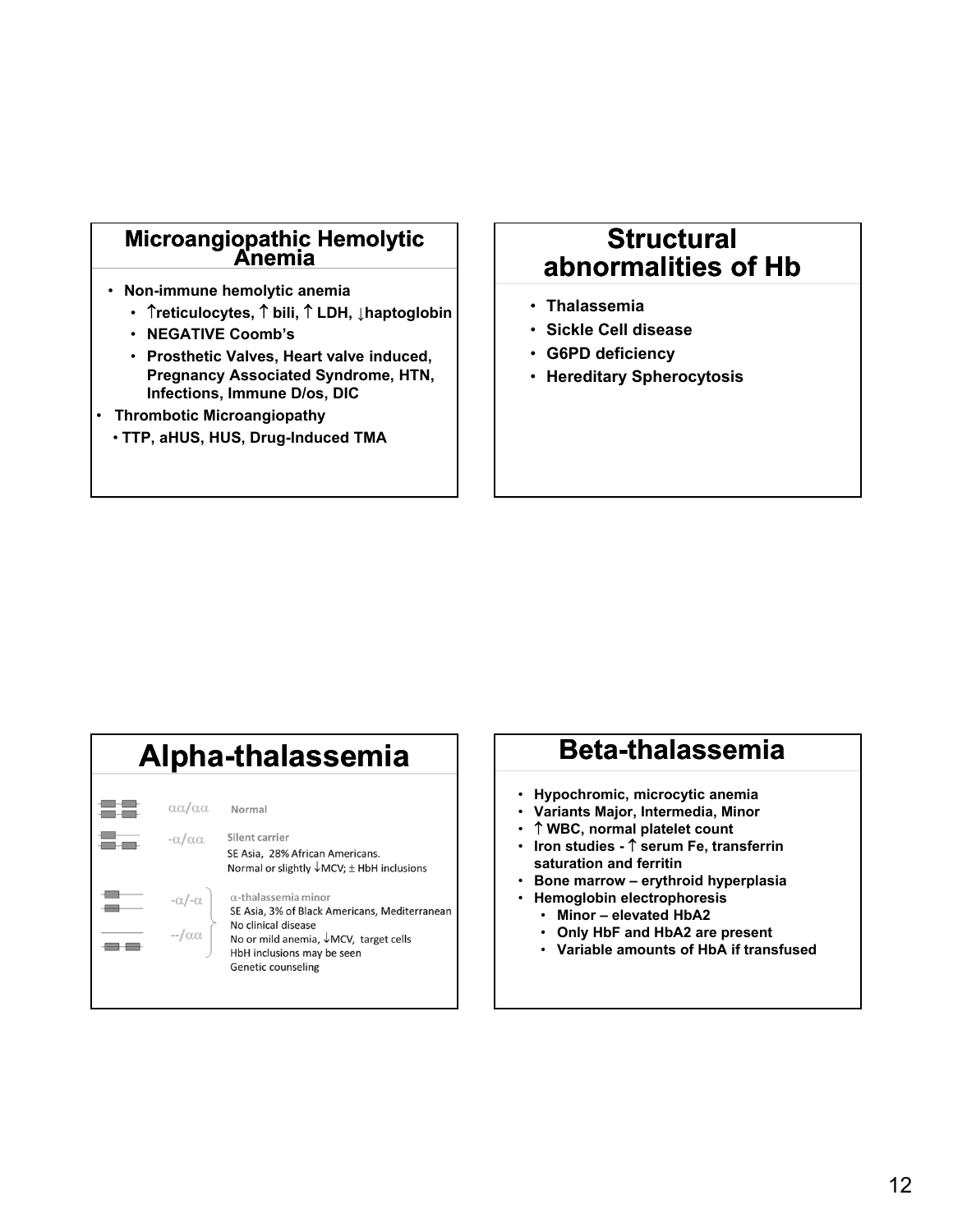| <b>Name</b>                                  | Genotype                                         | <b>Percent</b> |
|----------------------------------------------|--------------------------------------------------|----------------|
| <b>Homozygous SS</b><br>(Sickle Cell Anemia) | B <sup>s</sup> -B <sup>s</sup>                   | 65             |
| <b>Heterozygous SC</b>                       | $\beta$ <sup>s</sup> - $\beta$ <sup>c</sup>      | 24             |
| Heterozygous S-B+ thal                       | $\beta$ <sup>s</sup> - $\beta$ <sup>+</sup> thal |                |
| Heterozygous S-β <sup>°</sup> thal           | $\beta$ <sup>s</sup> - $\beta$ <sup>o</sup> thal | 3              |

**The Common Variants of Sickle** 

#### **Sickle Cell Anemia Pathophysiology**

- **Manifestations of SCD are driven by:**
	- **Vaso-occlusion with ischemiareperfusion injury**
	- **Hemolytic anemia**
	- **Endothelial Activation**

**Owusu-Ansah 2015**